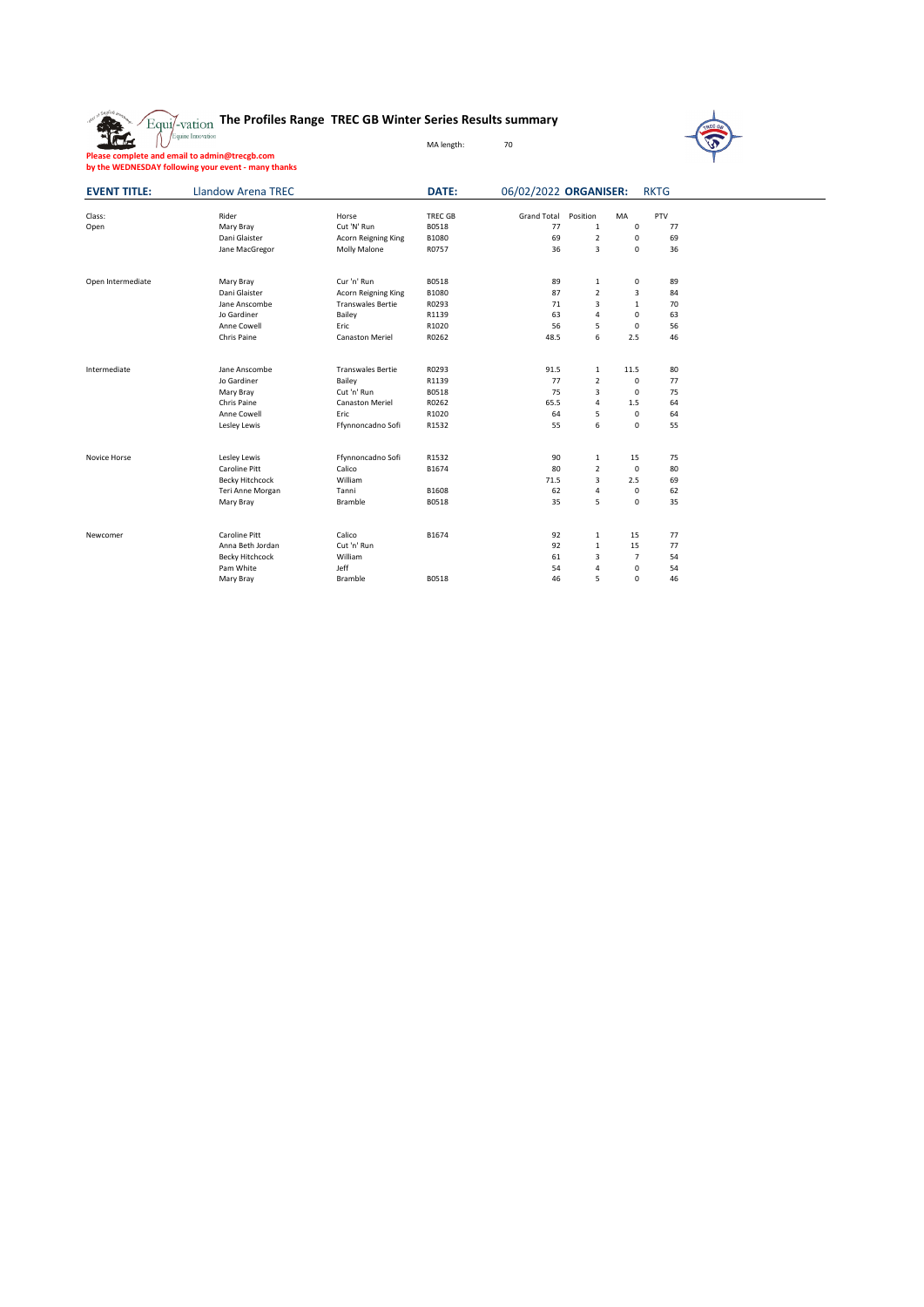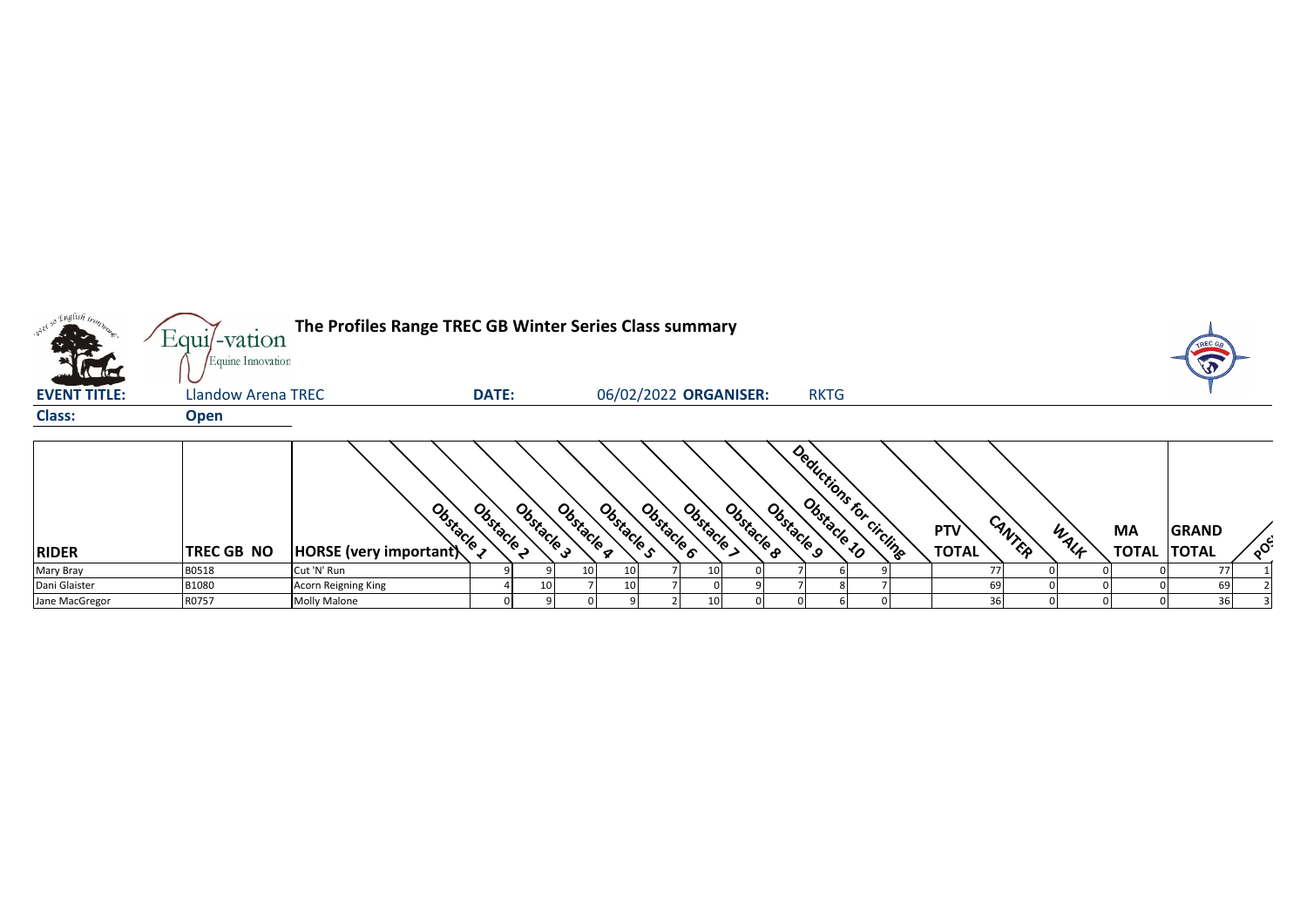| only so English man<br>$\overline{a}$ | The Profiles Range TREC GB Winter Series Class summary<br>$Equi$ -vation<br>Equine Innovation |                                                                                                                                                                                                                                      |                          |            |            |            |          |                       |            |                          |  |                            |        |      |                          | TREC GA      |     |
|---------------------------------------|-----------------------------------------------------------------------------------------------|--------------------------------------------------------------------------------------------------------------------------------------------------------------------------------------------------------------------------------------|--------------------------|------------|------------|------------|----------|-----------------------|------------|--------------------------|--|----------------------------|--------|------|--------------------------|--------------|-----|
| <b>EVENT TITLE:</b>                   | Llandow Arena TREC                                                                            | <b>DATE:</b>                                                                                                                                                                                                                         |                          |            |            |            |          | 06/02/2022 ORGANISER: |            | <b>RKTG</b>              |  |                            |        |      |                          |              |     |
| <b>Class:</b>                         | <b>Open Intermediate</b>                                                                      |                                                                                                                                                                                                                                      |                          |            |            |            |          |                       |            |                          |  |                            |        |      |                          |              |     |
| <b>RIDER</b>                          | <b>TREC GB NO</b>                                                                             | <b>Branch Control Comportant Composition Comportant Comportant Comportant Comportant Comportant Comportant Comportant Comportant Comportant Comportant Comportant Comportant Comportant Comportant Comportant Comportant Comport</b> | Obstacle 2<br>Obstacle 3 | Obstacle a | Obstacle s | Obstacle 6 | Obstacle | Obstacle 8            | Obstacle 9 | Deductions for circlings |  | <b>PTV</b><br><b>TOTAL</b> | CANTER | WALK | MA<br><b>TOTAL TOTAL</b> | <b>GRAND</b> | POS |
| <b>Mary Bray</b>                      | B0518                                                                                         | Cur 'n' Run                                                                                                                                                                                                                          |                          |            |            |            | 10       |                       |            | 10<br>10                 |  | 89                         |        |      |                          | 89           |     |
| Dani Glaister                         | B1080                                                                                         | Acorn Reigning King                                                                                                                                                                                                                  |                          |            | 10         |            | 10       |                       | 10         | 10                       |  | 84                         |        |      |                          | 87           |     |
| <b>Jane Anscombe</b>                  | R0293                                                                                         | <b>Transwales Bertie</b>                                                                                                                                                                                                             |                          |            |            | 10         | 10       |                       |            | 10                       |  | 70                         |        |      |                          | 71           |     |
| Jo Gardiner                           | R1139                                                                                         | <b>Bailey</b>                                                                                                                                                                                                                        |                          |            |            |            |          |                       |            | 10                       |  | 63                         |        |      |                          | 63           |     |
| Anne Cowell                           | R1020                                                                                         | Eric                                                                                                                                                                                                                                 |                          |            |            |            |          |                       |            | 10<br>10                 |  | 56                         |        |      |                          | 56           |     |
| Chris Paine                           | R0262                                                                                         | <b>Canaston Meriel</b>                                                                                                                                                                                                               |                          |            |            |            |          |                       |            |                          |  |                            |        | 2.5  | 2.5                      | 48.5         |     |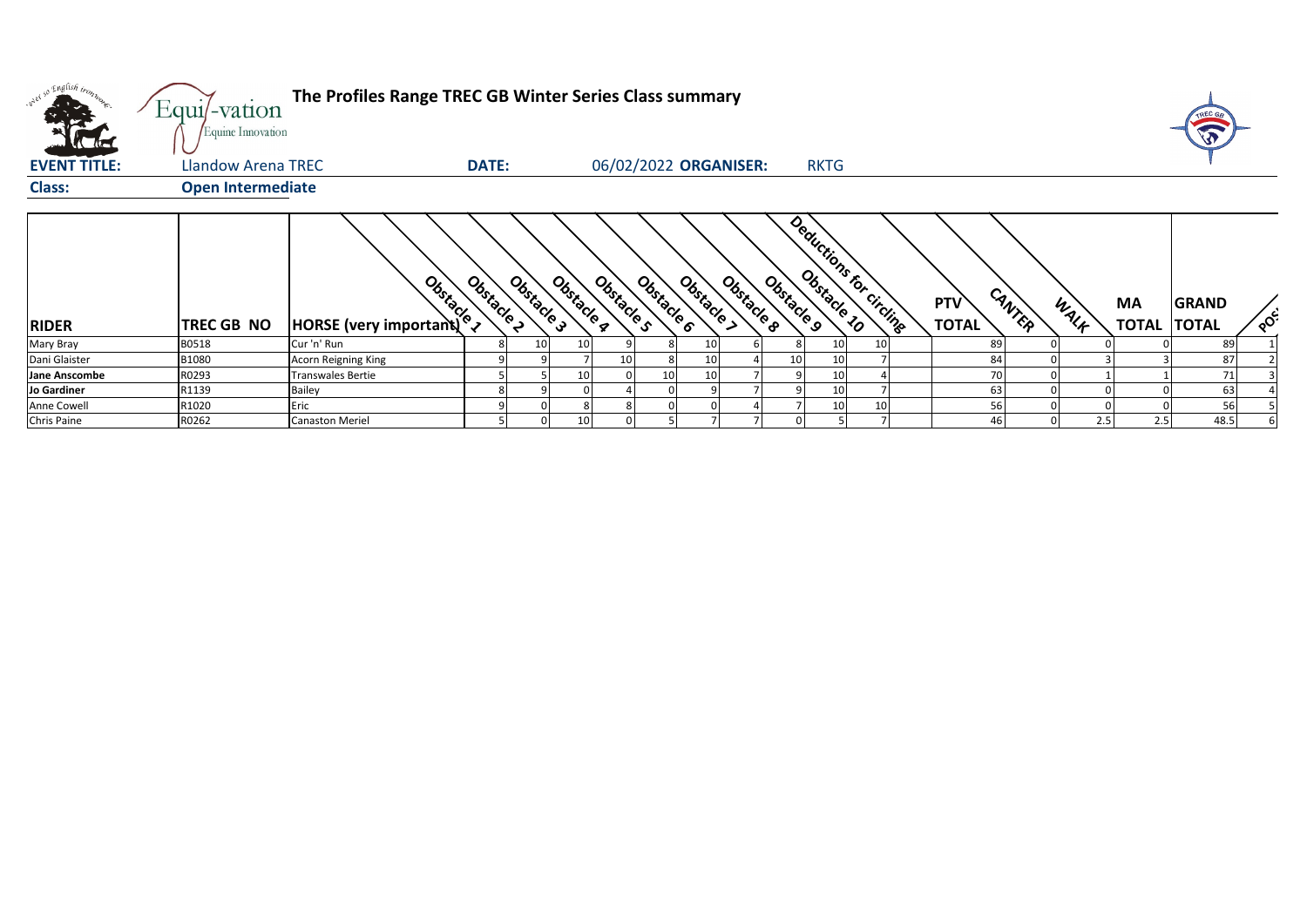| we so English trong | Equi/-vation<br>Equine Innovation | The Profiles Range TREC GB Winter Series Class summary |              |            |            |                          |                 |                       |                       |                         |    |                     |        |      |                    |                              |            |
|---------------------|-----------------------------------|--------------------------------------------------------|--------------|------------|------------|--------------------------|-----------------|-----------------------|-----------------------|-------------------------|----|---------------------|--------|------|--------------------|------------------------------|------------|
| <b>EVENT TITLE:</b> | Llandow Arena TREC                |                                                        | <b>DATE:</b> |            |            |                          |                 | 06/02/2022 ORGANISER: |                       | <b>RKTG</b>             |    |                     |        |      |                    |                              |            |
| <b>Class:</b>       | <b>Intermediate</b>               |                                                        |              |            |            |                          |                 |                       |                       |                         |    |                     |        |      |                    |                              |            |
| <b>RIDER</b>        | <b>TREC GB NO</b>                 | <b>Branch</b><br>HORSE (very important)                | Obstacle 2   | Obstacle 3 | Obstacle g | Obstacle 6<br>Obstacle s | Obstacle        | Obstacle 8            | Obstacle <sub>9</sub> | Deductions for circling |    | PTV<br><b>TOTAL</b> | CANTER | WALK | МA<br><b>TOTAL</b> | <b>GRAND</b><br><b>TOTAL</b> | <b>OCC</b> |
| Jane Anscombe       | R0293                             | <b>Transwales Bertie</b>                               |              |            | 10         | 10                       | 10              | 10                    | 10                    |                         |    | 80                  | 11.5   |      | 11.5               | 91.5                         |            |
| Jo Gardiner         | R1139                             | <b>Bailey</b>                                          |              |            |            |                          | 10              |                       | 10                    |                         | 10 | 77                  |        |      |                    | 77                           |            |
| Mary Bray           | B0518                             | Cut 'n' Run                                            | 10           |            |            |                          | 10              |                       | 10                    |                         |    | 75                  |        |      |                    | 75                           |            |
| Chris Paine         | R0262                             | <b>Canaston Meriel</b>                                 | a            |            |            |                          | 10 <sub>1</sub> |                       |                       |                         |    | 64                  |        | 1.5  | 1.5                | 65.5                         |            |
| Anne Cowell         | R1020                             | Eric                                                   | 10           |            | 10         |                          | 10              |                       |                       |                         |    | 64                  |        |      |                    |                              |            |
| <b>Lesley Lewis</b> | R1532                             | Ffynnoncadno Sofi                                      |              |            |            |                          | 10              |                       |                       |                         |    | 55                  |        |      |                    | 55                           |            |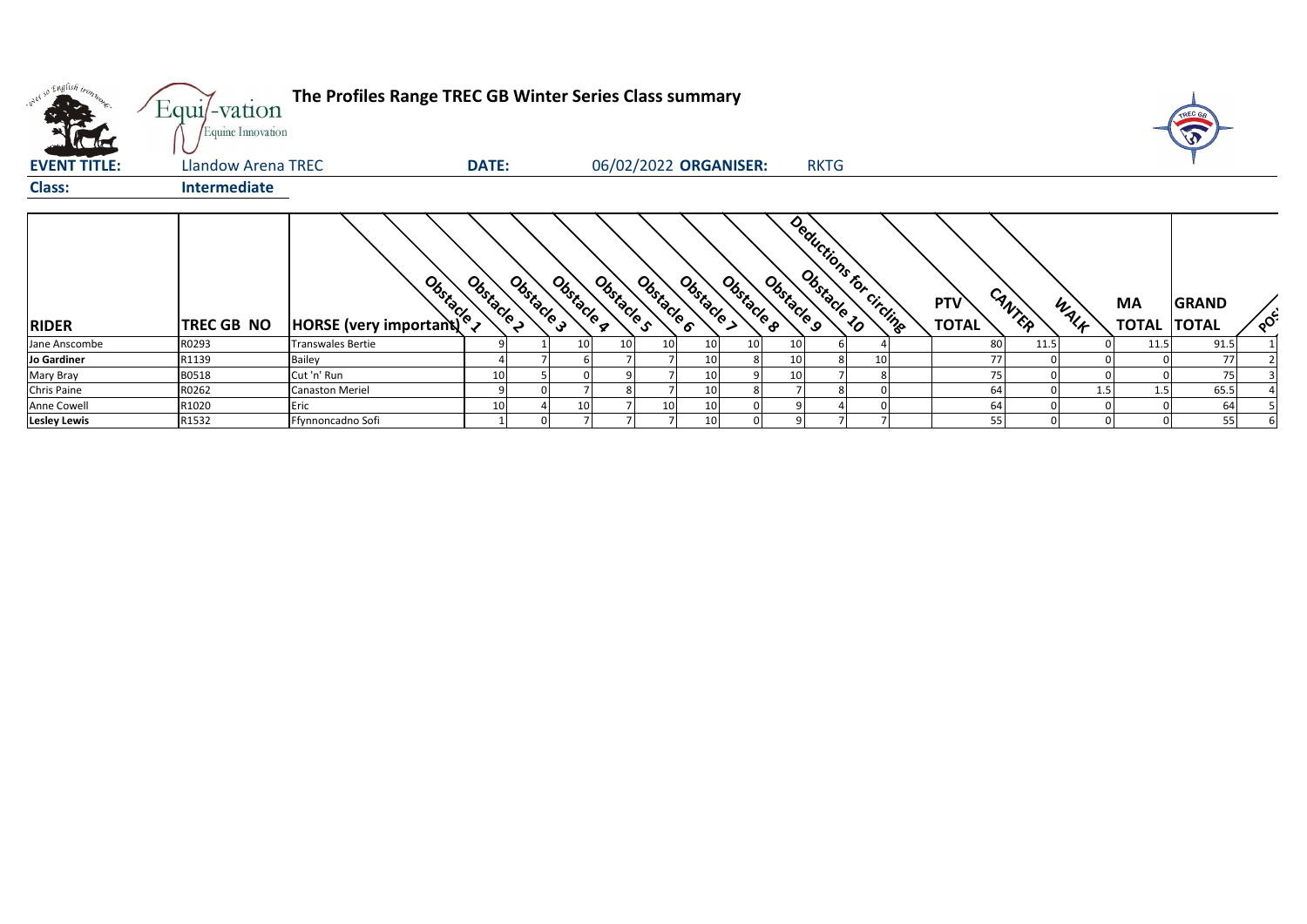| over so English trong  | Equi/-vation<br>Equine Innovation | The Profiles Range TREC GB Winter Series Class summary |              |            |                          |                          |                 |                 |                         |    |                     |        |      |                          |              |                                    |
|------------------------|-----------------------------------|--------------------------------------------------------|--------------|------------|--------------------------|--------------------------|-----------------|-----------------|-------------------------|----|---------------------|--------|------|--------------------------|--------------|------------------------------------|
| <b>EVENT TITLE:</b>    | Llandow Arena TREC                |                                                        | <b>DATE:</b> |            |                          | 06/02/2022 ORGANISER:    |                 |                 | <b>RKTG</b>             |    |                     |        |      |                          |              |                                    |
| <b>Class:</b>          | <b>Novice Horse</b>               |                                                        |              |            |                          |                          |                 |                 |                         |    |                     |        |      |                          |              |                                    |
| <b>RIDER</b>           | <b>TREC GB NO</b>                 | Obstacle 1<br>HORSE (very important)                   | Obstacle 2   | Obstacle 3 | Obstacle q<br>Obstacle s | Obstacle 6<br>Obstacle > | Obstacle 8      | Obstacle 9      | Deductions for circling |    | PTV<br><b>TOTAL</b> | CANTER | WALK | MA<br><b>TOTAL TOTAL</b> | <b>GRAND</b> | $\circ^{\mathcal{O}^{\epsilon^2}}$ |
| <b>Lesley Lewis</b>    | R1532                             | Ffynnoncadno Sofi                                      |              |            |                          |                          | 10 <sub>l</sub> | 10 <sup>1</sup> |                         | 10 |                     |        |      | 15                       | 90           |                                    |
| <b>Caroline Pitt</b>   | B1674                             | Calico                                                 |              |            |                          | 10                       | 10 <sup>1</sup> | 10 <sup>1</sup> | 10 <sup>1</sup>         | 10 | 80                  |        |      |                          | 80           |                                    |
| <b>Becky Hitchcock</b> |                                   | William                                                |              |            |                          |                          |                 |                 |                         | 10 | 69                  |        | 2.5  |                          | 71.5         |                                    |
| Teri Anne Morgan       | B1608                             | Tanni                                                  |              | 10         | 10                       |                          |                 |                 | 10                      | 10 | 62                  |        |      |                          | 62           |                                    |
| Mary Bray              | B0518                             | <b>Bramble</b>                                         |              |            |                          |                          |                 |                 | 10 <sup>1</sup>         | 10 | 35                  |        |      |                          | 35           |                                    |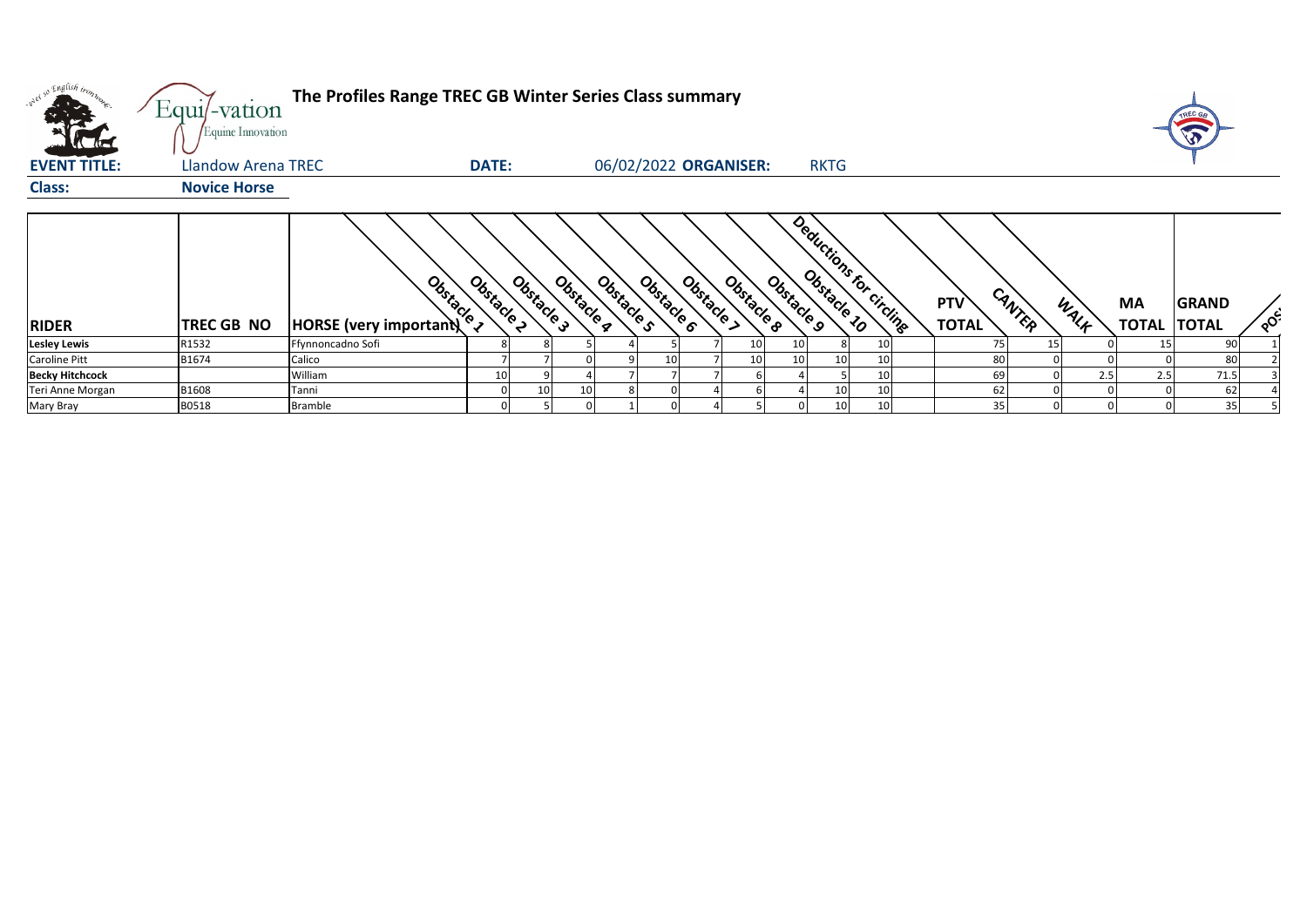| what so English tronz  | The Profiles Range TREC GB Winter Series Class summary<br>Equi/-vation<br>Equine Innovation |                                      |              |            |            |                       |  |                          |            |            |                         |  |  |                                      |      |                           | TREC G<br>U                  |                       |
|------------------------|---------------------------------------------------------------------------------------------|--------------------------------------|--------------|------------|------------|-----------------------|--|--------------------------|------------|------------|-------------------------|--|--|--------------------------------------|------|---------------------------|------------------------------|-----------------------|
| <b>EVENT TITLE:</b>    | Llandow Arena TREC                                                                          |                                      | <b>DATE:</b> |            |            | 06/02/2022 ORGANISER: |  |                          |            |            | <b>RKTG</b>             |  |  |                                      |      |                           |                              |                       |
| <b>Class:</b>          | <b>Newcomer</b>                                                                             |                                      |              |            |            |                       |  |                          |            |            |                         |  |  |                                      |      |                           |                              |                       |
| <b>RIDER</b>           | TREC GB NO                                                                                  | Obstacle 1<br>HORSE (very important) | Obstacle 2   | Obstacle 3 | Obstacle a | Obstacle s            |  | Obstacle ><br>Obstacle 6 | Obstacle 8 | Obstacle 9 | Deductions for circline |  |  | CANTER<br><b>PTV</b><br><b>TOTAL</b> | WALK | <b>MA</b><br><b>TOTAL</b> | <b>GRAND</b><br><b>TOTAL</b> | $\circ^{\mathcal{C}}$ |
| <b>Caroline Pitt</b>   | B1674                                                                                       | Calico                               |              |            |            |                       |  |                          |            |            | 10                      |  |  |                                      |      |                           | 92                           |                       |
| Anna Beth Jordan       |                                                                                             | Cut 'n' Run                          |              | 10         | 10         |                       |  |                          |            | 10         | 10                      |  |  | 77                                   |      |                           | 92                           |                       |
| <b>Becky Hitchcock</b> |                                                                                             | William                              |              |            | 10         |                       |  |                          |            | 10         |                         |  |  | 54                                   |      |                           | 61                           |                       |
| Pam White              |                                                                                             | Jeff                                 |              |            |            |                       |  |                          |            |            | 10                      |  |  | 54                                   |      |                           | 54                           |                       |
| Mary Bray              | B0518                                                                                       | <b>Bramble</b>                       |              |            |            |                       |  |                          |            | 10         |                         |  |  | 46                                   |      |                           | 46                           |                       |